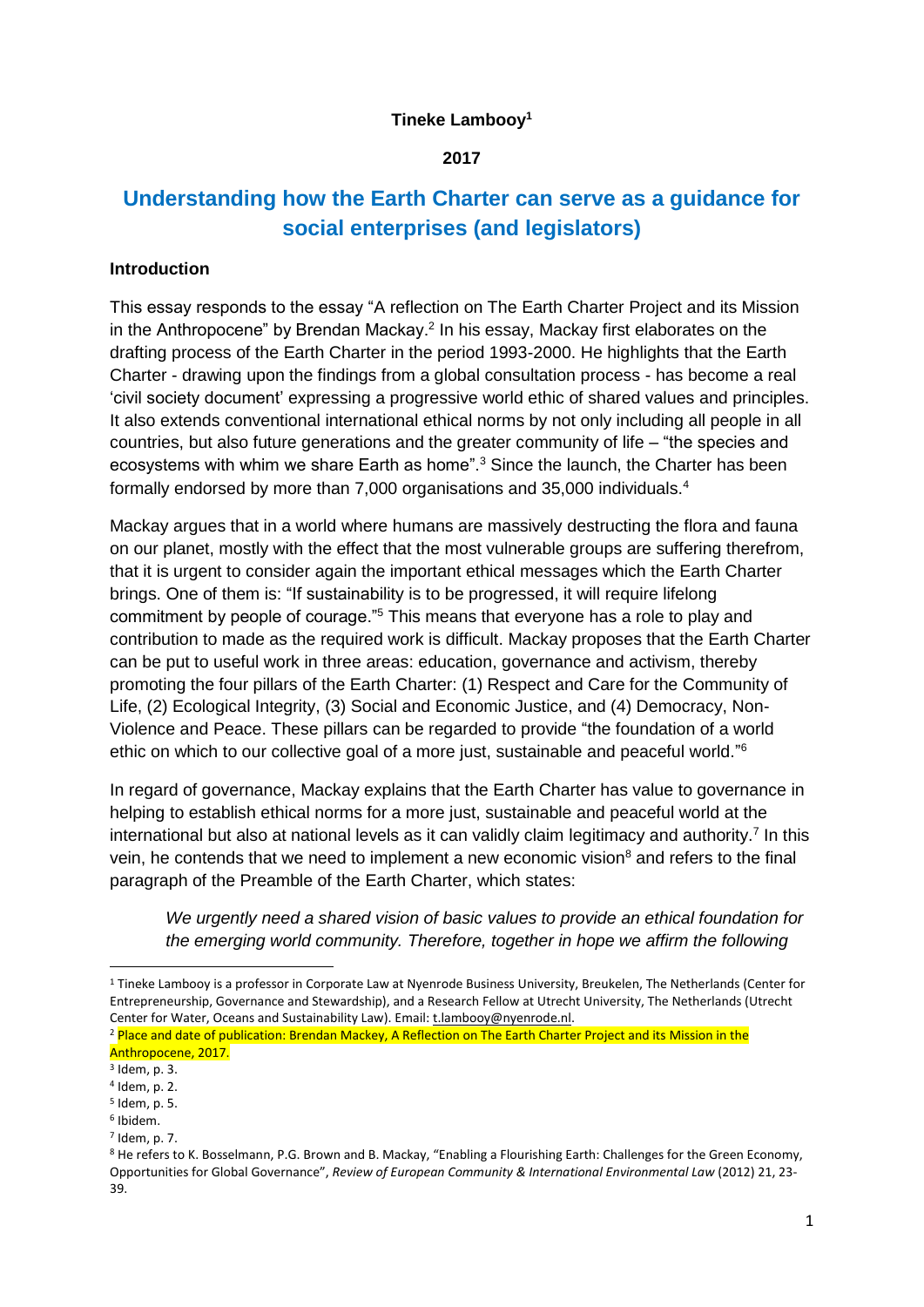*interdependent principles for a sustainable way of life as a common standard by which the conduct of all individuals, organizations, businesses, governments, and transnational institutions is to be guided and assessed.*

I wish to reiterate Mackay's statements that the Earth Charter can provide value to governance, because it can comfort in establishing ethical norms for a more just, sustainable and peaceful world as part of an urgently needed new economic vision. As a professor in Corporate Law, I wish to reflect on his line of thought and in particular to explore how these ethical norms can service "organizations, businesses, governments", as referred to in the Preamble, in developing a new economic vision.

### **Corporate law and new legal forms for social enterprises**

Corporate Law comprises the part of the legal system that contains the rules and regulations applicable to companies and other organisations. It discerns between the legal forms of sole entrepreneurship, partnership, limited liability company, cooperatives, foundations and associations. All of these legal forms can be found in many jurisdictions all over the world.<sup>9</sup> In some jurisdictions, such rules are included in a 'Company Act' and in other jurisdictions they form part of the 'Commercial Code' or 'Civil Code'. Corporate law stipulates how to establish or incorporate a legal form, and how to dissolve or liquidate the same. It also provides guidance on the governance of business organisations and it elaborates on the role of the stakeholders involved. In terms of purpose, most business organisations are set up to generate financial profit for its incorporators or owners. Cooperatives usually have to pursue economic benefit for the members, and foundations and associations have to abide by the goals recorded in their constitutional documents, which are often goals that aim to benefit the society.

In the last decade, corporate law has witnessed the emergence of business organisations that are not only focused on generating profit for their owners or incorporators but primarily on creating societal impact.<sup>10</sup> They aim to offer a response to a societal problem in an entrepreneurial way of working. Besides this development, it can also be observed that many foundations, associations and cooperatives have transformed their modus of operating from relying on donations and subsidies towards an entrepreneurial way of doing business. Such hybrid organisations are generally called: social enterprises. Defining a social enterprise can be challenging because the concept has been evolving rapidly in recent years and "increasingly blurs the lines of the traditional business, government and non-profit sectors".<sup>11</sup> To clarify the concept of social enterprises, I will first provide some examples from The Netherlands, where we conducted several case studies regarding social enterprises, and from Asia and the USA:

*Taxi Electric (The Netherlands)<sup>12</sup> -* With the slogan "Taxi Electric. Change the System", Taxi Electric offers electric taxi services in and from Amsterdam (the Netherlands) and aims to

1

<sup>9</sup> T.E. Lambooy and J. Stamenkova, "Can corporate law on groups assist groups to effectively address climate change?", *Dovenschmidt Quarterly 2014*. R. Kraakman et al, *The Anatomy of Corporate Law*, third edition, Oxford University Press 2017.

<sup>10</sup> J. Defourny, "Introduction: From third sector to social enterprise", in C. Borgaza and J. Defourny (eds.), *The Emergence of Social Enterprise* (Routledge, 2001) 1-2, 3-5.

<sup>11</sup> Social Enterprise; [https://socialenterprise.us/about/social-](https://socialenterprise.us/about/social-enterprise/?gclid=EAIaIQobChMI6ouvt5KC2QIVb7HtCh1FUgc4EAAYASAAEgIxJfD_BwE)

[enterprise/?gclid=EAIaIQobChMI6ouvt5KC2QIVb7HtCh1FUgc4EAAYASAAEgIxJfD\\_BwE.](https://socialenterprise.us/about/social-enterprise/?gclid=EAIaIQobChMI6ouvt5KC2QIVb7HtCh1FUgc4EAAYASAAEgIxJfD_BwE) Visited on 31 January 2018. <sup>12</sup> Taxi Electric; [https://www.taxielectric.nl/en/.](https://www.taxielectric.nl/en/) Visited on 31 January 2018.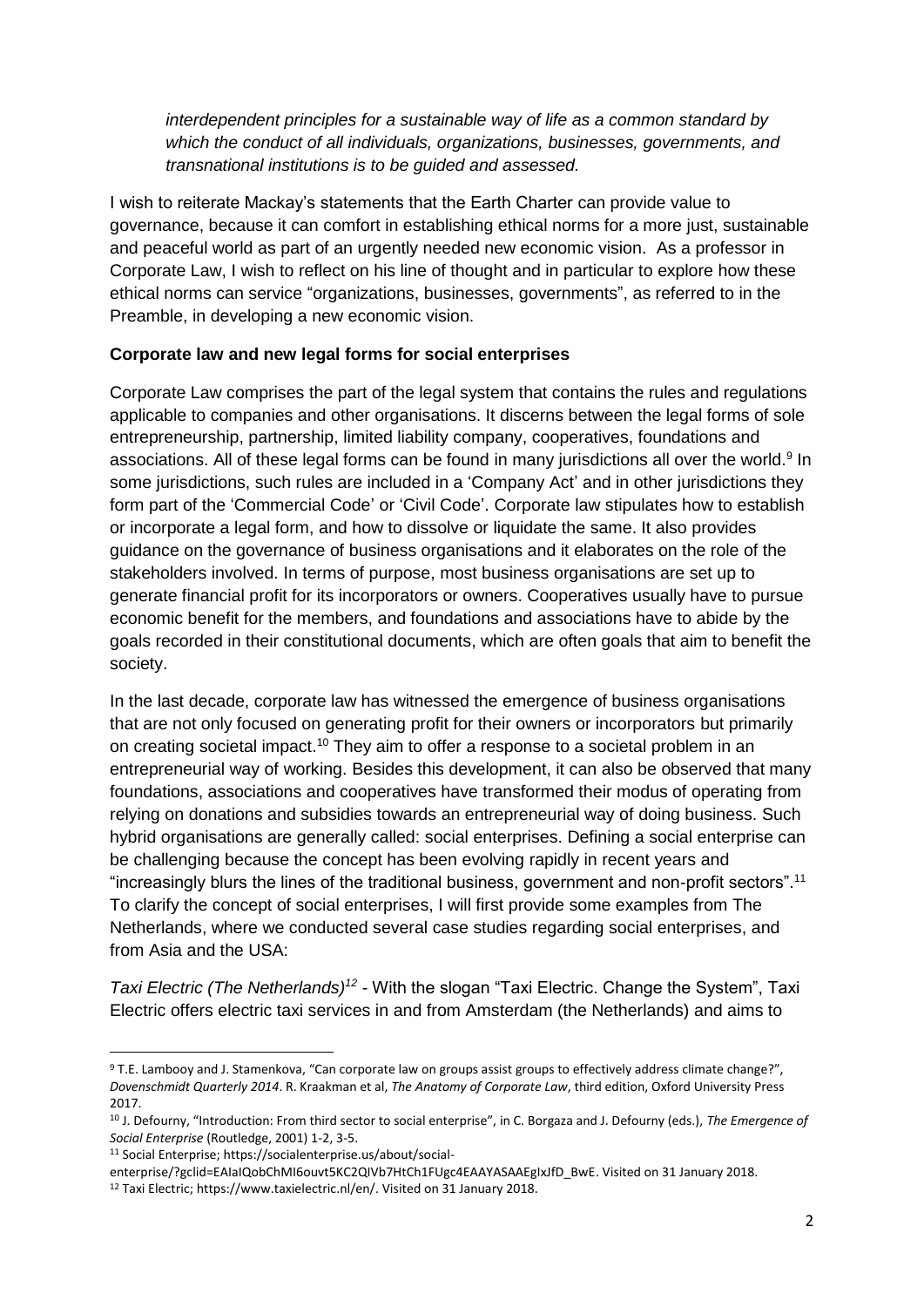boost the demand for electric transportation in order to keep the Amsterdam air clean from black carbon and other particles which cause lung diseases and cancer. At the same time, they actively recruit drivers amongst people over fifty, as today for them, it is difficult to find a job. The social enterprise conveys: "Delivering a contribution to society is more important to us than making huge profits. ….Our world has become seriously out of balance, the differences are increasing. If everyone remains self centered, we will all lose in the long run. It is time for change. With more attention to each other, to the environment and to collective profits. Join us. Change the System."

*Dopper (The Netherlands)*<sup>13</sup> - Dopper employs the slogan: "The bottle is the message". Dopper represents a new type of business operation which not only aims at economic profit, but also at societal gains. They express: "Each year, approximately 8 million kilo tonnes of plastic end up in our oceans. Dopper wants to turn the tide with reusable water bottles to prevent the use of disposable ones. Of the net turnover, 5% is donated to the Dopper Foundation and invested in solutions that go beyond the bottle. And because clean drinking water is vital if you want to replace bottled water with a sustainable alternative, Dopper Foundation also invests in safe drinking water."

Autitalent (The Netherlands)<sup>14</sup> - AutiTalent is a work integration social enterprise, which engages in finding suitable jobs for people who are in the autistic spectrum. They search for jobs which align with their talents. These employees perform their work generally in a very conscious manner, demonstrate a strong sense of responsibility for the job to be done and aim for perfectionism.

*Grameen Foundation (Asia)<sup>15</sup> -* The Grameen Foundation, liaised to the Grameen Bank, states on their website that they "connect women and men in poor communities to a vital mix of financial, health, and agricultural services and information. Our innovations include, yet go well beyond, new technologies. Working with our partners, we generate inclusive ways of sharing knowledge and doing business across four main program areas, highlighted below."

*TerraCycle* (USA)<sup>16</sup> - TerraCycle aims to contribute to the eliminating of the idea of waste by recycling. They communicate: "Whether it's coffee capsules from your home, pens from a school, or plastic gloves from a manufacturing facility, TerraCycle can collect and recycle almost any form of waste. We partner with individual collectors such as yourself, as well as major consumer product companies, retailers, manufacturers, municipalities, and small businesses across 20 different countries. With your help, we are able to divert millions of pounds of waste from landfills and incinerators each month."

Attempting to defining social enterprises, the American Social Enterprise Alliance suggests the following basic working definition, illustrated by the visual presented as Figure 1:

**.** 

<sup>13</sup> Dopper; https://dopper.com/. Visited on 31 January 2018. T. Lambooy, H. Kievit, O. Vuletic, A. Argyrou, R.J. Blomme, "Understanding how social enterprises can stimulate sustainable business in a Europe of crisis: Case Study Report of the social entrepreneurial model of Dopper BV in the Netherlands", in B. Sjafjell, C. Villiers, G. Tsagas (eds), *Sustainable business solutions for a Europe in Crisis*, Cambridge University Press, forthcoming 2018.

<sup>14</sup> Autitalent; https://www.autitalent.nl/. Visited on 31 January 2018. A. Colenbrander, A. Argyrou, T. Lambooy and R. Blomme, Inclusive Governance in Social Enterprises in the Netherlands – A Case Study (December 2017). Annals of Public and Cooperative Economics, Vol. 88, Issue 4, pp. 543-566, 2017. Available at: SSRN: [https://ssrn.com/abstract=3067096.](https://ssrn.com/abstract=3067096)  <sup>15</sup> Grameen Foundation[; https://www.grameenfoundation.org/.](https://www.grameenfoundation.org/) Visited on 31 January 2018.

<sup>16</sup> TerraCycle; https://www.terracycle.com/en-US/. Visited on 31 January 2018.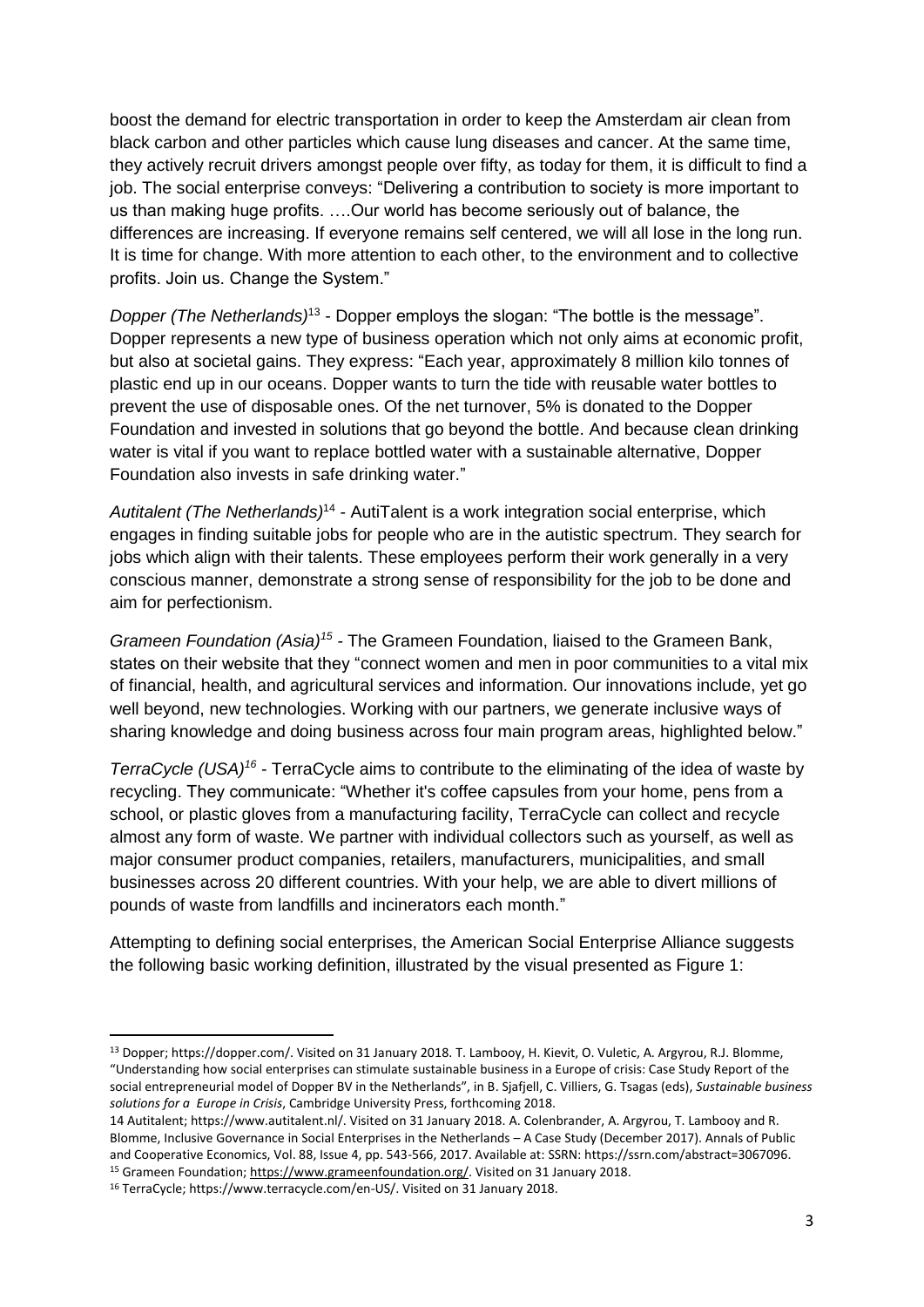"Organizations that address a basic unmet need or solve a social problem through a marketdriven approach."<sup>17</sup>



*Figure 1: The place of social enterprises in the economic landscape<sup>18</sup>*

In an effort to align the existing concepts of social enterprises across Europe, the European Commission has developed a definition in its communication on the 'Social Business Initiative'. <sup>19</sup> Its reads as follows:

*A social enterprise is an operator in the social economy whose main objective is to have a social impact rather than make a profit for their owners or shareholders. It operates by providing goods and services for the market in an entrepreneurial and innovative fashion and uses its profits primarily to achieve social objectives. It is managed in an open and responsible manner and, in particular, involves employees, consumers and stakeholders affected by its commercial activities.* 

The Commission further uses the term 'social enterprise' to cover the following types of business:

*(a) those for which the social or societal objective of the common good is the reason for the commercial activity, often in the form of a high level of social innovation, (b) those where profits are mainly reinvested with a view to achieving this social objective, (c) and where the method of organisation or ownership system reflects their mission, using democratic or participatory principles or focusing on social justice.*<sup>20</sup>

**.** 

<sup>17</sup> . Social Enterprise[; https://socialenterprise.us/about/social-](https://socialenterprise.us/about/social-enterprise/?gclid=EAIaIQobChMI6ouvt5KC2QIVb7HtCh1FUgc4EAAYASAAEgIxJfD_BwE)

[enterprise/?gclid=EAIaIQobChMI6ouvt5KC2QIVb7HtCh1FUgc4EAAYASAAEgIxJfD\\_BwE.](https://socialenterprise.us/about/social-enterprise/?gclid=EAIaIQobChMI6ouvt5KC2QIVb7HtCh1FUgc4EAAYASAAEgIxJfD_BwE) Visited on 31 January 2018. <sup>18</sup> Idem.

<sup>&</sup>lt;sup>19</sup> European Commission, "Social Business Initiative: Creating a favourable climate for social enterprises, key stakeholders in the social economy and innovation", (*COM 682 final/25.10.2011*)

[<sup>&</sup>lt;http://ec.europa.eu/internal\\_market/social\\_business/docs/COM2011\\_682\\_en.pdf>](http://ec.europa.eu/internal_market/social_business/docs/COM2011_682_en.pdf). Visited on 31 January 2018. <sup>20</sup> The definition continues: "Thus: (A) businesses providing social services and/or goods and services to vulnerable persons (access to housing, health care, assistance for elderly or disabled persons, inclusion of vulnerable groups, child care, access to employment and training, dependency management, etc.); and/or (B) businesses with a method of production of goods or services with a social objective (social and professional integration via access to employment for people disadvantaged in particular by insufficient qualifications or social or professional problems leading to exclusion and marginalisation) but whose activity may be outside the realm of the provision of social goods or services." Categories (A) and (B) relate to all the types of businesses referred to above under (a), (b), (c). Ibid. 2-4.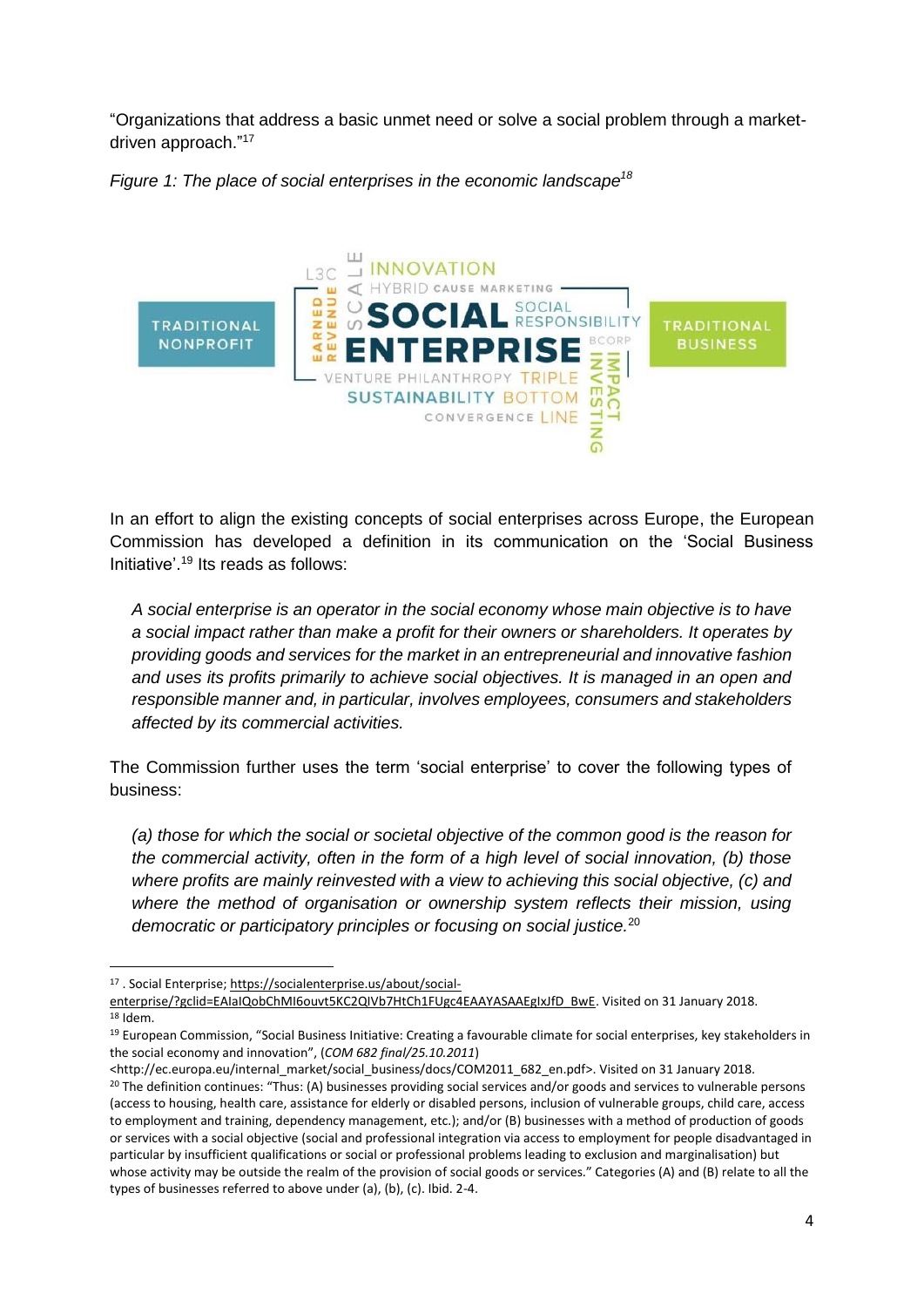In academic literature, social enterprises are described as organisational vehicles of the social economy which focus mostly on the creation of new socio-economic incentives and the operation of evolved forms of organisations without having the generation of profit as their main concern.<sup>21</sup> Their hybrid character, with 'for profit' and 'not for profit' aspects, enables them to satisfy their social mission while achieving financial revenues. These newly introduced organisational schemes in the form of companies with a social purpose, cooperatives, mutual societies and associations are mainly driven by societal motivations. They primarily aim at the provision of services which benefit the community and the general interest of society. Furthermore, social enterprises pursue the allocation of resources through production particularly against the global economic crisis and towards the strengthening of social cohesion and the social integration of deprived people.<sup>22</sup> The existence and the development of social entrepreneurship as a reflection of societal needs showcases an emblematic turn to a new model of the welfare state which regards the public sector, the private 'for profit sector', and the social economy as three distinguished pillars which interact in a framework of fairness and social justice.<sup>23</sup>

I would argue that social enterprises are the embodiment of a new economic vision as proposed by Mackay. In the next part of this essay, I will clarify my statement.

## **Do social enterprises embody a new economic vision?**

1

Mackay mused that the new economic vision be based on the Earth Charter's ethical norms for a more just, sustainable and peaceful world. Indeed, social enterprises have explicated in their constitutional documents societal goals as the purpose of their entrepreneurial activities. In various studies concerning new legal forms, tailor-made for social enterprises operating in Europe, it is established that each of such legal forms explicitly requires that: (i) a societal goal be included in its constitutional documents as the purpose of the enterprise; (ii) the business is organised in a transparent way and that annually information is made available not only about the financial results but also about the social and environmental impact of the enterprise; (iii) that the governance includes the participation of stakeholders; and – in various jurisdictions – (iv) that the enterprise is restricted in distributing assets and dividends to the shareholders as any generated profit primarily has to be reinvested in the enterprise with the purpose of enhancing the societal goal.<sup>24</sup>

# *Conceptual study on the legal requirements regarding social enterprises' objectives compared with Earth Charter Principles*

Exploring the claim that social enterprises are the embodiment of a new economic model in which ecological sustainability, fairness and social justice are the core values, we designed a study in which we tested if and how each of the legal characteristics listed in the paragraph under (i)-(iv) will be accommodating sustainable development. We selected the Earth Charter

<sup>21</sup> A. Bugg-Levine, B. Kogut, N. Kulatilaka, "Unbundling societal benefits and financial returns can dramatically increase investment" [2012] *Harvard Business Review* (2012) 120-122.

<sup>&</sup>lt;sup>22</sup> Ibid. 119-120. See also J. Defourny and M. Nyssens, "Conceptions of Social Enterprise and Social Entrepreneurship in Europe and the United States: Convergences and Divergences", 1(1) *Journal of Social Entrepreneurship* (2010) 34-35. <sup>23</sup> Defourny and Nyssens, 34-37.

<sup>24</sup> A. Argyrou and T. Lambooy*,* "An Introduction to Tailor-Made Legislation For Social Enterprises In The EU: A Comparison of Legal Regimes In Belgium, Greece and The UK", *International and Comparative Corporate Law Journal*, Volume 12 (2017), issue 3, 47-107.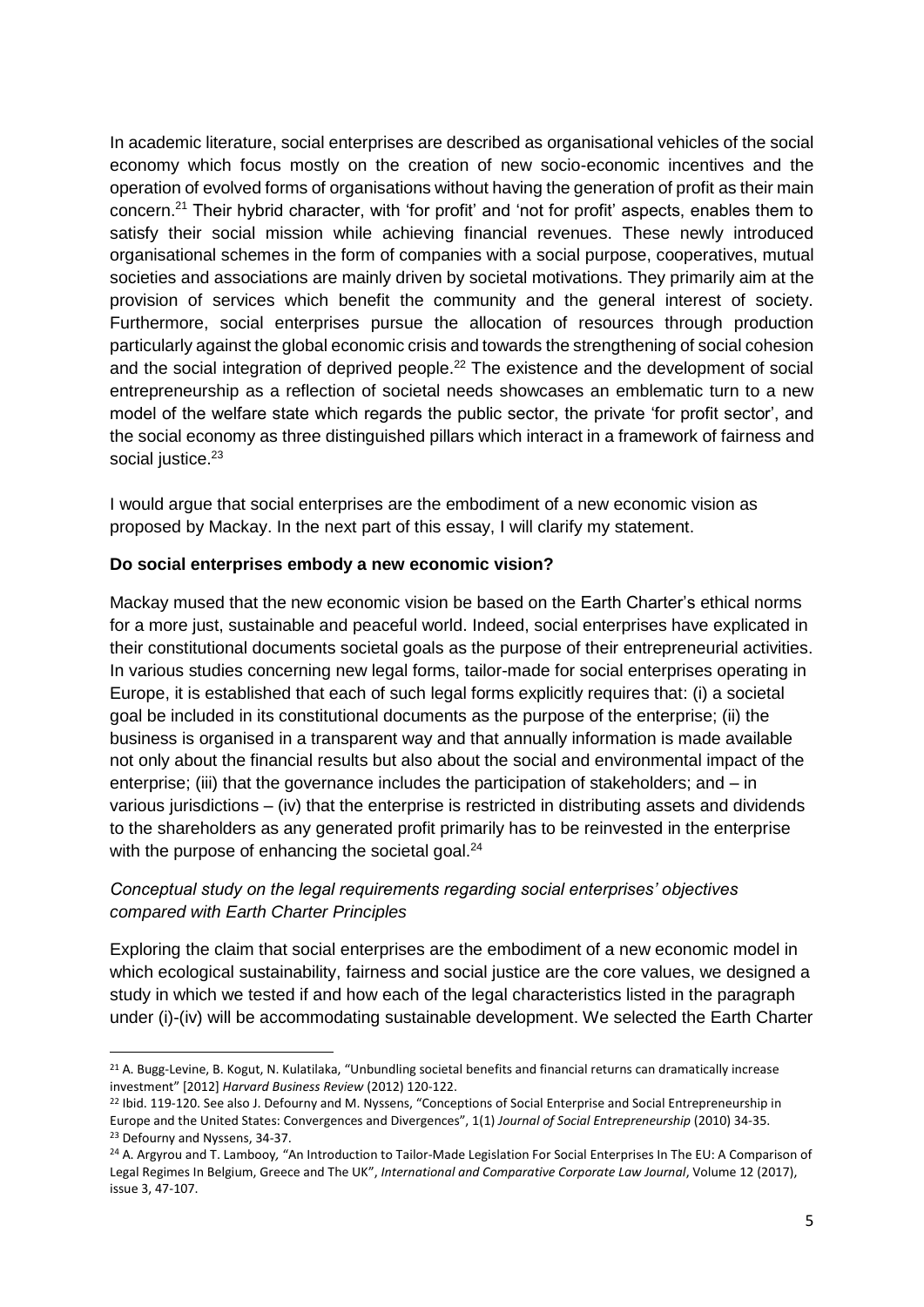as the standard for sustainable development because the Earth Charter represents an authoritative civil society document as it has been drafted with the input of thousands of civil society organisations worldwide, as has been explained in the first paragraph above. The result of the study is remarkably positive.<sup>25</sup> In this essay, I will only reiterate the results in regard of the first characteristic, i.e. the societal goal.

The study entailed a theoretical assessment of the character of the societal goal as required in the legislation concerning the tailor-made legal forms adopted by the Belgium legislator (i.e. the *Vennootschap met Sociaal Oogmerk; VSO -* i.e. the company with a social purpose), the British legislator (i.e. the Community Interest Company; CIC) and the Greek legislator (i.e. the Social Cooperative Enterprise; SCE). The study confirmed that each of these legal forms requires that the social enterprise incorporates a societal purpose in its constitutional documents. See Table 1 which explicates in which way the law requires the social enterprise to include a societal purpose.

|                                    | <b>Belgium</b>                                                                                                                                                                                | UK                                                                                                                                                                                                              | <b>Greece</b>                                                                                                                                                                                                                                                                                                                                                                                     |
|------------------------------------|-----------------------------------------------------------------------------------------------------------------------------------------------------------------------------------------------|-----------------------------------------------------------------------------------------------------------------------------------------------------------------------------------------------------------------|---------------------------------------------------------------------------------------------------------------------------------------------------------------------------------------------------------------------------------------------------------------------------------------------------------------------------------------------------------------------------------------------------|
| Legal form                         | Vennootschap<br>met Sociaal<br>Oogmerk (VSO)                                                                                                                                                  | Community<br><b>Interest Company</b><br>(CIC)                                                                                                                                                                   | Social Cooperative Enterprise<br>(SCE)                                                                                                                                                                                                                                                                                                                                                            |
| <b>Establishment</b><br>objectives | The law does not<br>define specific<br>objectives but<br>stipulates that the<br>main aim of the<br>VSO 'cannot be<br>to provide direct<br>or indirect<br>economic benefit<br>to the members'. | The law requires<br>that the object<br>clause of the CIC<br>does not entail a<br>'charitable status'<br>but that is<br>concerns<br>'activities that are<br>carried out for the<br>benefit of the<br>community'. | The law defines that the object<br>clause of the SCE fulfils<br>'collective or societal interests'<br>and describes 'the<br>performance of activities which<br>aim to enhance local and<br>regional development as a part<br>of a broader society'.<br>There are three legal forms:<br>the SCE of Integration, the<br>SCE of Care, and the SCE of<br><b>Collective and Productive</b><br>Purpose. |

As a next step, the authors tested whether in each of the three jurisdictions, the legal condition applicable to the societal purpose would be capable of supporting the realisation of sustainable development. The concept of sustainable development was given shape by using certain variables promoted by the Earth Charter, because this civil society document extends an ethical framework aimed at achieving sustainable development, as also proclaimed by

 $\overline{a}$ 

 $25$  T. Lambooy, A. Argyrou and R. Hordijk, "Social Entrepreneurship as a New Economic Structure that Supports Sustainable Development: Does the Law Provide for a Special Legal Structure to Support Innovative and Sustainable Non-Profit Entrepreneurial Activities? (A Comparative Legal Study)", *University of Oslo Faculty of Law Research* Paper No. 2013-30. Available at SSRN: [https://ssrn.com/abstract=2346684.](https://ssrn.com/abstract=2346684)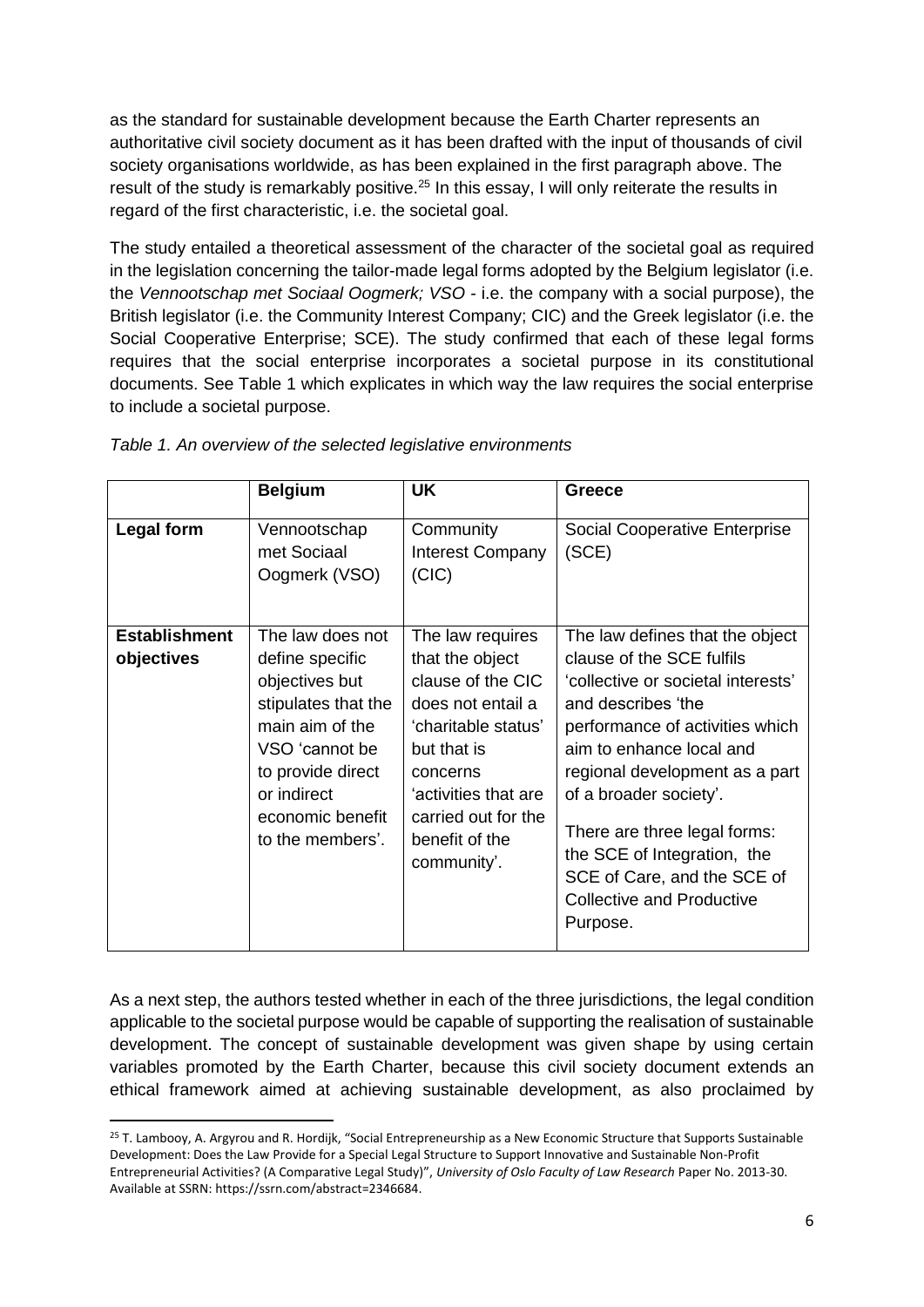Mackay. The Earth Charter variables which we utilised to assess whether the objects of the social enterprises – as prescribed by the domestic laws – can in theory support sustainable development were: '(1) Care for the community of life with understanding, compassion, and love; (2) The eradication of poverty as an ethical, social, and environmental imperative; (3) Integration into formal education and lifelong learning the knowledge, values, and skills needed for a sustainable way of life<sup>'26</sup>.

These variables were thus compared in a conceptual way (i.e. not verbatim way) with the legal requirements that apply in each of the three jurisdictions to the formulation of the 'societal purpose' in the social enterprise's object clause. The outcome was that the content of the object clauses as required by the examined Belgium, UK and Greek legal forms in a conceptual way indeed align with the sustainable development concept as stipulated by the Earth Charter. Hence, these laws provide the necessary legal certainty to prospective social entrepreneurs that they conduct their social entrepreneurial activities in a sustainable way. A detailed comparison revealed furthermore, that although both the Belgium VSO and the UK CIC legislation clearly call for socially-oriented objectives, only the legal requirements pertaining to the Greek SCE satisfy the set criteria by demanding that: (1) the 'Social Cooperative Enterprises of Integration' promote integration; (2) the 'Social Cooperative Enterprise of Care' provide goods and services of a social character or social care; and (3) the 'Social Cooperative Enterprises of Collective and Productive Purpose' provide goods and services to satisfy the social needs or social benefits of the community in relation to environmental, cultural and ecological concerns. Table 2 comprises the findings of the comparative analysis.

| <b>Earth Charter Principles</b>                                                        | Legal<br>establishment<br>objectives of<br>social<br>enterprises in<br>Belgium, the UK<br>and Greece<br>(purpose/aim to<br>benefit the<br>community/socie<br>ty) |
|----------------------------------------------------------------------------------------|------------------------------------------------------------------------------------------------------------------------------------------------------------------|
| Care for the community of life with understanding, compassion, and<br>love.            | <b>SCE of Care</b>                                                                                                                                               |
| Build democratic societies that are just, participatory, sustainable,<br>and peaceful. | <b>SCE of Collective</b><br>and Productive<br><b>Purpose</b>                                                                                                     |

*Table 2. Testing the formulation of societal purpose in the social enterprise's object clause against the Principles of the Earth Charter*

 $\overline{a}$ 

<sup>26</sup> Principles I.2,III.9 and IV.14 of the Earth Charter; http://earthcharter.org/discover/the-earth-charter/.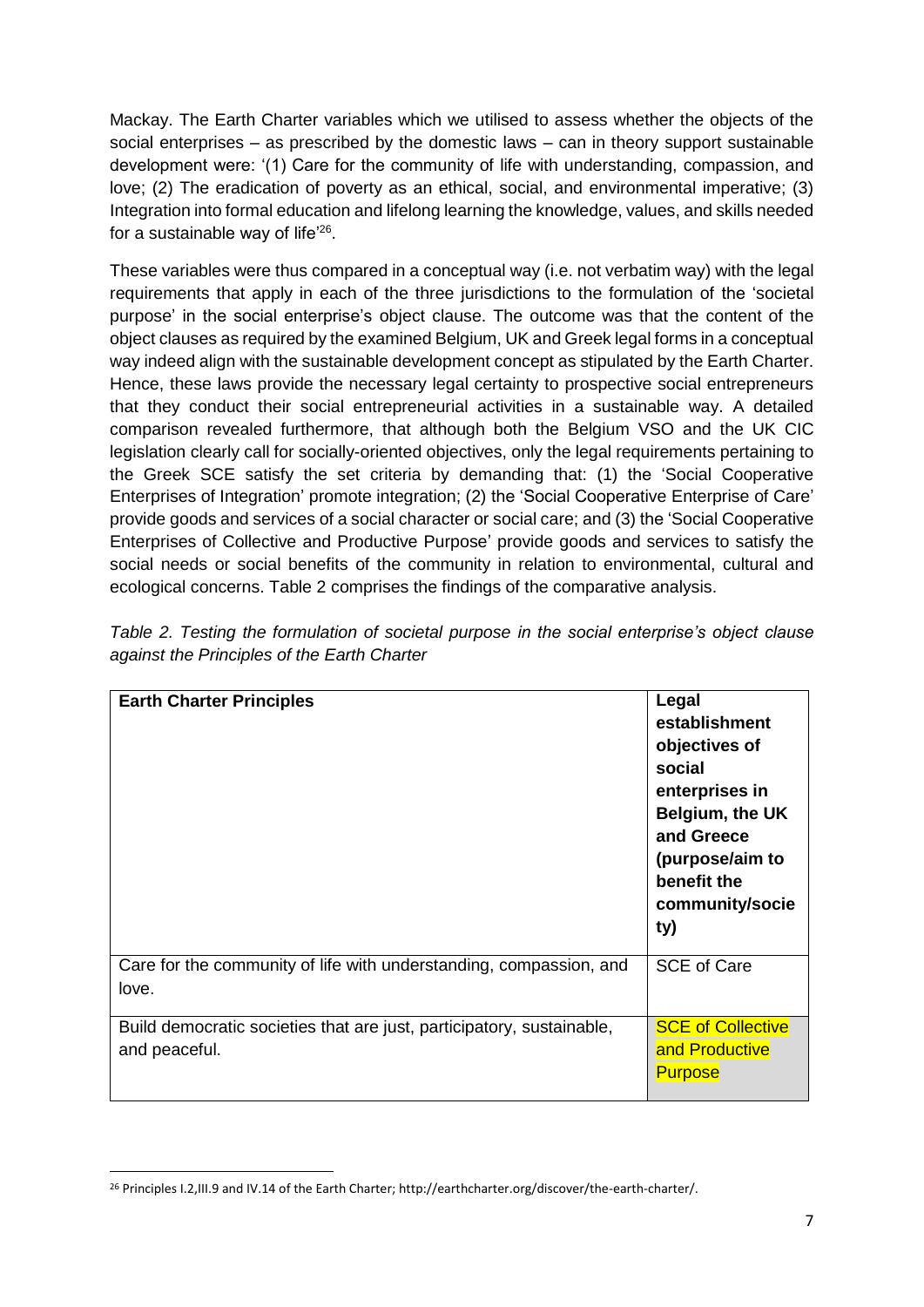| Eradicate poverty as an ethical, social, and environmental<br>imperative.                                                                                                             | <b>SCE of Collective</b><br>and Productive<br>Purpose                                        |
|---------------------------------------------------------------------------------------------------------------------------------------------------------------------------------------|----------------------------------------------------------------------------------------------|
| Ensure that economic activities and institutions at all levels promote<br>human development in an equitable and sustainable manner                                                    |                                                                                              |
| Affirm gender equality and equity as prerequisites for sustainable<br>development and ensure universal access to education, health care,<br>and economic opportunity.                 | <b>SCE of Integration</b>                                                                    |
| Strengthen democratic institutions at all levels, and provide<br>transparency and accountability in governance, inclusive<br>participation in decision making, and access to justice. | <b>SCE of Integration</b>                                                                    |
| Integrate into formal education and lifelong learning the knowledge,<br>values, and skills needed for a sustainable way of life.                                                      | SCE of<br>Integration, SCE<br>of Care, and SCE<br>of Collective and<br>Productive<br>Purpose |

## *Empirical study concerning social enterprises' societal objectives*

**.** 

In another study, still ongoing, we have empirically examined the societal goals of 200 British social enterprises, organised as a Community Interest Company, the tailor-made legal form offered in the UK Company Act 2007, $27$  and categorised them by the type of societal goal. Most of such goals comprise activities that lie in the field of promoting and supporting a sustainable and inclusive way of life as a common standard, like the Earth Charter Preamble stipulates. Most of their goals are also in line with and support one or more of the United Nations Sustainable Development Goals (SDGs).

Additionally, we empirically examined 200 Dutch social enterprises, all of them registered with the social enterprise network organisation in The Netherlands, Social Enterprise NL. In the Netherlands, corporate law does not (yet) cater for a tailor-made social enterprise legal form. We do have a private-regulatory system however, fairly new, introduced in July 2017, which is based on a Code which social enterprises can voluntarily adopt.<sup>28</sup> Following a peerreview process, the social enterprises which pass the peer-review test are allowed registration in the Register Social Enterprises in the Netherlands. In this way, they can carry the label of 'social enterprise' as an aid to consumers, social impact financiers and municipalities which are choosing to work with such a social enterprise precisely because it implements a societal purpose. The label helps to substantiate the claim and to prevent green washing.

<sup>&</sup>lt;sup>27</sup> The research team comprises: T. Lambooy, A. Argyrou, P. Antoni, four Nyenrode Business University students and one Utrecht University law school student. Publication of this study is anticipated in 2018.

<sup>&</sup>lt;sup>28</sup> Code Sociaal Ondernemen[; www.social-enterprise.nl/actueel/code-sociale ondernemingen/.](http://www.social-enterprise.nl/actueel/code-sociale%20ondernemingen/) Visited on 31 January 2018.